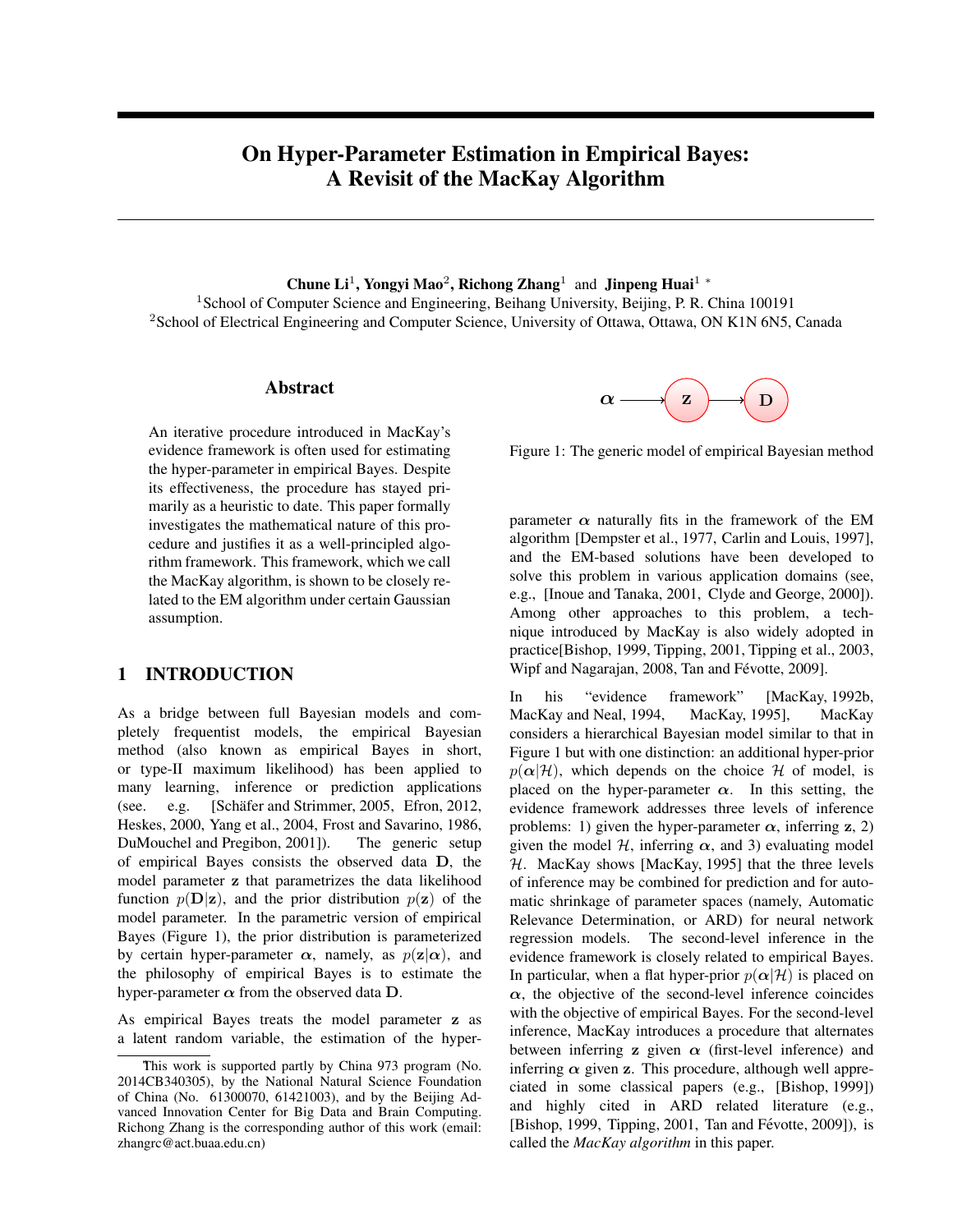Since its birth, the MacKay algorithm has been applied to various empirical Bayes models and its performance is often compared with the EM algorithm. For example, the MacKay algorithm is applied to the Bayesian PCA model [Bishop, 1999] and a non-negative matrix factorization model [Tan and Févotte, 2009] for automated shrinkage of the latent-space dimensions. In [Tipping, 2001], the MacKay algorithm is applied to SVM regression models for promoting sparsity, and it is shown to converge faster than the EM algorithm.

Despite its effectiveness, the mathematical principle and optimization objective of the MacKay algorithm are however not well characterized in the literature to date. In MacKay's original exposition [MacKay and Neal, 1994, MacKay, 1995], the second-level inference task is clearly stated, but the justification of the iterative procedure (i.e., the MacKay algorithm) is mainly heuristic. In addition, since the MacKay's algorithm is often implemented with a particular update procedure, known as the fixedpoint iteration [Solomon, 2015, Hyvärinen, 1999], or the "MacKay update", the boundary between the *framework* of the MacKay algorithm and MacKay's fixed-point *update rule* is often blurred in the literature. This makes the MacKay algorithm often understood in a narrow sense as this specific fixed-point update rule, rather than as an *algorithm framework*.

In this paper, under a generic formulation of the empirical Bayes model (Figure 1), we re-formulate the MacKay algorithm as a coordinate-ascent procedure for solving a welldefined optimization problem. This optimization problem shares some similarity with the optimization problem underlying the EM algorithm: its objective function is a lower bound of the true objective function defining the optimization objective of empirical Bayes. Also similar to the EM algorithm, this lower bound is not "far" from the true objective function and one of the two update steps in the coordinate-ascent procedure guarantees to make the lower bound meet the true objective function. This understanding justifies the MacKay algorithm (whether or not implemented with the MacKay update) as a well-principled algorithm framework, juxtaposed on equal footing with the EM framework.

Under a specific linear regression model, it has been observed that the MacKay update and the EM algorithm are closely reated [Murphy, 2012]. It is then curious to investigate the relationship between the two algorithms in a more general setting. To that end, we show that as long as the the posterior distribution  $p(\mathbf{z}|\mathbf{D}, \alpha)$  is a Gaussian distribution, the objective function for the MacKay algorithm is simply a restriction of the EM objective function where two of the three variables are restricted on a curve. Under this Gaussian condition, we show that the MacKay optimization problem is a relaxation of the original optimization problem in empirical Bayes, and that the EM optimization problem is a relaxation of the MacKay optimization problem. In addition, the three problems attain their optimum at the same configuration of the hyper-parameter  $\alpha$ . These understandings then help to explain why the MacKay algorithm converge faster than the EM algorithm.

The objective of this paper is to rigorously formulate the MacKay algorithm and to investigate its connection to the EM algorithm. We have made an effort to be pedagogical in our presentation. In particular, we use a linear regression model and the Bayesian PCA model as running examples throughout the paper.

# 2 SETUP

The generic model for empirical Bayes is given in Figure 1, where **D** is the observed data, **z** is the model parameter, and *α* is the hyper-parameter. We note that both **z** and *α* can be a scalar, a vector, a matrix or of an arbitrary form. The model is specified by the likelihood function  $p(\mathbf{D}|\mathbf{z})$  and the prior distribution  $p(\mathbf{z}|\alpha)$ . The objective of empirical Bayes is then to estimate the hyper-parameter  $\alpha$  from the data **D**.

Let

$$
l(\boldsymbol{\alpha}) := \log p(\mathbf{D}|\boldsymbol{\alpha}) = \log \int p(\mathbf{D}|\mathbf{z}) p(\mathbf{z}|\boldsymbol{\alpha}) d\mathbf{z} \qquad (1)
$$

be the log-marginal likelihood or the "log-evidence" [MacKay, 1992b] of the hyper-parameter  $\alpha$ . Then the estimation of  $\alpha$  can be naturally formulated as solving the following optimization problem.

Opt-I Find  $\alpha$  that maximizes  $l(\alpha)$ .

We now use the examples of linear regression and Bayesian PCA[Bishop, 1999] to illustrate this. Throughout the paper, we will use  $\mathcal{N}(x; \mu, \Lambda)$  to denote the Gaussian density function with variable *x*, mean  $\mu$  and covariance matrix  $\Lambda$ , and we will use  $I_d$  to denote the  $d \times d$  identity matrix,  $\text{Tr}(\cdot)$ to denote the trace operator, Det(*·*) to denote the determinant operator,  $\|\cdot\|$  to denote L2 norm, and  $\mathbb{E}_q[\cdot]$  to denote expectation under distribution *q*.

**Linear Regression Example–1** *Let*  $D := \{(x_{(i)}, y_{(i)}) :$  $i = 1, 2, \ldots, n$  *be the observed data, where each*  $x_{(i)}$  *is* a vector in  $\mathbb{R}^d$ , and each  $y_{(i)}$  is a scalar in  $\mathbb{R}$ *. The dependency of y*(*i*) *on x*(*i*) *is modelled as*

$$
y_{(i)} = \mathbf{z}^T x_{(i)} + \epsilon_{(i)}.
$$

Here  $\epsilon_{(i)}$  is a zero-mean Gaussian noise with variance  $\sigma^2$ , *and* **z** *is the model parameter, which is modelled as a ddimensional spherical Gaussian variable with zero mean* and variance  $1/\alpha$ . For simplicity, we assume that the pa*rameter σ* 2 *is known and the objective of empirical Bayes*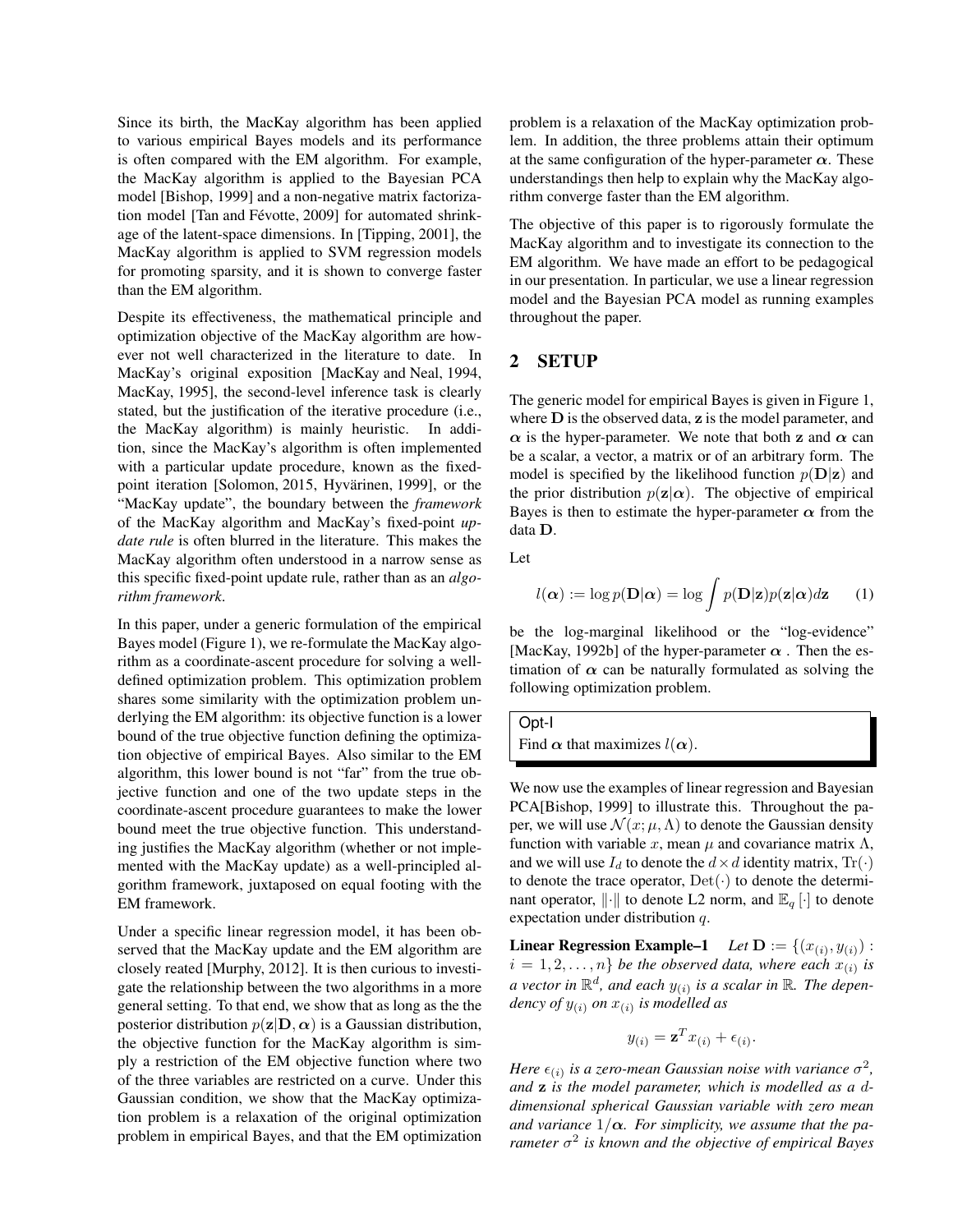*is to estimate the hyper-parameter α. Then the objective function in Opt-I is:*

$$
l(\boldsymbol{\alpha}) = \log \left( \mathcal{N}(\mathbf{z}; \mathbf{0}, \frac{1}{\boldsymbol{\alpha}} I_d) \prod_{i=1}^n \mathcal{N}(y_{(i)}; \mathbf{z}^T x_{(i)}, \sigma^2) d\mathbf{z} \right)
$$

Bayesian PCA Example–1 *Following [Bishop, 1999], let*  $D := \{t_{(i)} : i = 1, 2, ..., n\}$  *be the observed data, where each t*(*i*) *is a vector in* R *<sup>m</sup>. Each observed vector*  $t_{(i)}$  *depends on a latent variable*  $x_{(i)} \in \mathbb{R}^d$  *via* 

$$
t_{(i)} = \mathbf{z} x_{(i)} + \epsilon_{(i)}.
$$

*Here x*(*i*) *is a zero-mean Gaussian variable with covariance Id, ϵ*(*i*) *is a spherical Gaussian noise with zero mean*  $\mathcal{L}$  and known variance  $\sigma^2$ , and parameter  $\mathbf{z} \in \mathbb{R}^{m \times d}$  ( $d <$ *m) is modelled as a random matrix whose kth column* **z***<sup>k</sup> is drawn from a spherical Gaussian distribution with zero mean and variance*  $1/\alpha_k$ *. Let*  $\alpha := \{\alpha_k : k =$ 1*,* 2*, . . . , d}. Then α is the hyper-parameter on* **z** *and Opt-I has the following objective function:*

$$
l(\boldsymbol{\alpha}) = \log \left( \int \prod_{k=1}^{d} \mathcal{N}(\mathbf{z}_k; 0, \frac{1}{\boldsymbol{\alpha}_k} I_m) \right)
$$

$$
\prod_{i=1}^{n} \int \mathcal{N}(x_{(i)}; 0, I_d) \mathcal{N}(t_{(i)}; \mathbf{z} x_{(i)}, \sigma^2 I_m) dx_{(i)} \right) d\mathbf{z}
$$

The optimization problem Opt-I can sometimes be solved easily, for instance, in the above linear regression setting. In practice, however, this problem is usually difficult and requires special algorithmic techniques. The above Bayesian PCA setting is one such example.

The EM approach to Opt-I is well-known. In the remainder of this paper, we develop the MacKay algorithm for this problem. To compare and relate to EM, we also present the EM algorithm in parallel. The above linear regression and Bayesian PCA settings will be carried along our development as illustrative examples.

### 3 THE TWO ALGORITHMS

In this section, we will show that both the EM algorithm and the MacKay algorithm can be formulated as optimizing a lower bound of the objective function  $l(\alpha)$  via coordinate ascent. While this is well known for the EM algorithm, it has been quite obscure for the MacKay algorithm.

#### 3.1 THE EM ALGORITHM

The Expectation-Maximization (EM) algorithm [Dempster et al., 1977] is a classical method for maximizing the log-likelihood function or log-posterior density

function in which certain latent variables have been integrated over. When applied to the optimization problem Opt-I, the EM algorithm implicitly constructs a lower bound  $\mathcal{F}_{EM}$  of the objective function  $l(\alpha)$ .

$$
\mathcal{F}_{EM}(q, \alpha) := \mathbb{E}_q \left[ \log \frac{p(\mathbf{D}|\mathbf{z})p(\mathbf{z}|\alpha)}{q(\mathbf{z})} \right]
$$
  
= 
$$
\int q(\mathbf{z}) \log \frac{p(\mathbf{D}|\mathbf{z})p(\mathbf{z}|\alpha)}{q(\mathbf{z})} d\mathbf{z}
$$
 (2)

where  $q(\cdot)$  is an arbitrary probability distribution on the space of **z**. By the Jensen's Inequality[Jensen, 1906], the follow result is well-known in the literature of the EM algorithm [Dempster et al., 1977].

**Lemma 1.**  $\mathcal{F}_{EM}(q, \alpha) \leq l(\alpha)$ , where the equality is *achieved if and only if q*(**z**) *is the posterior distribution*  $p(\mathbf{z}|\mathbf{D}, \alpha)$ *.* 

Instead of optimizing the original objective function  $l(\alpha)$ , we now define an alternative optimization problem.

### OptEM

Find  $\alpha$  and a distribution *q* that maximize  $\mathcal{F}_{EM}(q, \alpha)$ .

The EM algorithm is then the coordinate ascent solver for OptEM. More precisely, the update rule at the *t th* iteration of the coordinate ascent is given below.

#### EM Algorithm

E-Step:

$$
\begin{array}{rcl} q^{(t)} & := & \arg\max_{q} \mathcal{F}_{\text{EM}}(q, \boldsymbol{\alpha}^{(t)}) \\ & = & p(\textbf{z}|\textbf{D}, \boldsymbol{\alpha}^{(t)}) \end{array}
$$

M-Step:

$$
\boldsymbol{\alpha}^{(t+1)} \quad := \quad \argmax_{\boldsymbol{\alpha}} \mathcal{F}_{\text{EM}}(q^{(t)}, \boldsymbol{\alpha}) \\
= \quad \argmax_{\boldsymbol{\alpha}} \mathbb{E}_{q^{(t)}} \left[ \log p(\mathbf{z}|\boldsymbol{\alpha}) \right]
$$

We note that by Lemma 1, at the end of E-Step,

$$
\mathcal{F}_{EM}(q^{(t)}, \boldsymbol{\alpha}^{(t)}) = l(\boldsymbol{\alpha}^{(t)}).
$$
 (3)

This gives rise to the following lemma [Dempster et al., 1977].

Lemma 2. *The iteration of the EM algorithm continuously increases the log-evidence function*  $l(\alpha)$  *and therefore is guaranteed to converge.*

Linear Regression Example–2 *For the linear regres-* $\mathit{sion\ model},$  let  $[x_{(1)}, x_{(2)}, \ldots, x_{(n)}]$  be denoted by a matrix  $X \in \mathbb{R}^{d \times n}$  and  $[y_{(1)}, y_{(2)}, \ldots, y_{(n)}]^T$  denoted by a vector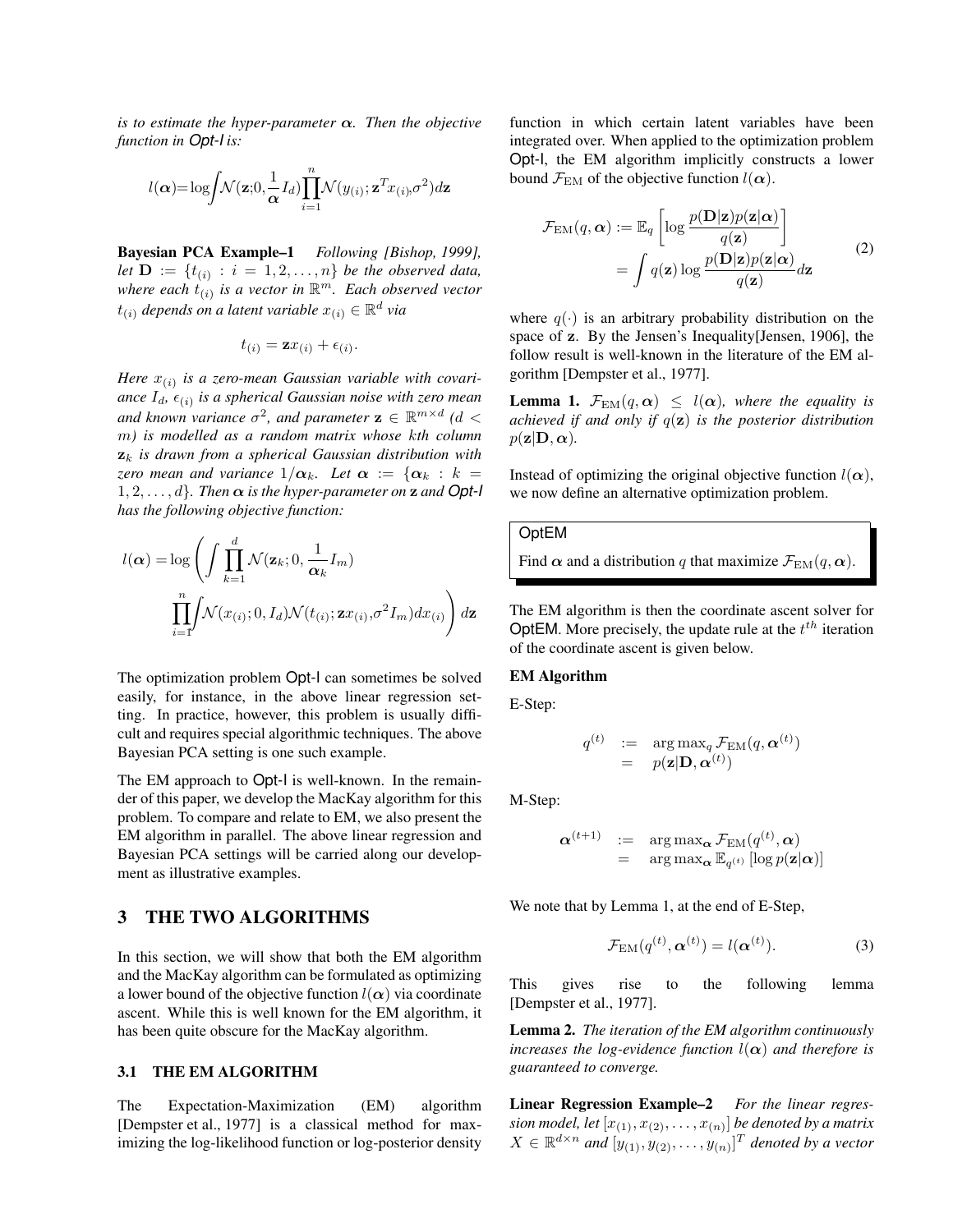$Y \in \mathbb{R}^n$ . The objective function (2) is

$$
\mathcal{F}_{EM}(q, \alpha) = \frac{1}{\sigma^2} \sum_{i=1}^n y_{(i)} x_{(i)}^T \mathbb{E}_q[\mathbf{z}]
$$
  
- 
$$
\frac{1}{2\sigma^2} \mathbb{E}_q \left[ \mathbf{z}^T \left( \sum_{i=1}^n x_{(i)} x_{(i)}^T + \alpha \sigma^2 I_d \right) \mathbf{z} \right]
$$
  
- 
$$
\mathbb{E}_q \left[ \log q(\mathbf{z}) \right] + \frac{n+d}{2} \log 2\pi + \frac{n}{2} \log \sigma^2
$$
  
+ 
$$
\frac{d}{2} \log \alpha - \frac{1}{2\sigma^2} \sum_{i=1}^n y_{(i)}^2
$$

*It is easy to verify that the posterior distribution of* **z** *is also Gaussian and the E-Step update becomes*

$$
q^{(t)}(\mathbf{z}) = \mathcal{N}\left(\mathbf{z}; \mu_{\text{LR}}(\boldsymbol{\alpha}^{(t)}), K_{\text{LR}}(\boldsymbol{\alpha}^{(t)})\right)
$$
(4)

*where*

$$
\mu_{LR}(\alpha) := \frac{1}{\sigma^2} \left( \frac{1}{\sigma^2} X X^T + \alpha I_d \right)^{-1} XY, \qquad (5)
$$

*and*

$$
K_{\text{LR}}(\alpha) := \left(\frac{1}{\sigma^2} X X^T + \alpha I_d\right)^{-1}.
$$
 (6)

*For the M-Step update, noting that*

$$
\mathcal{F}_{EM}(q^{(t)}, \alpha) = -\frac{\alpha}{2} \left\| \mu_{LR}(\alpha^{(t)}) \right\|^2 - \frac{\alpha}{2} \text{Tr} \left( K_{LR}(\alpha^{(t)}) \right) + \frac{d}{2} \log \alpha + const,
$$

*it is possible to express the maximizing α for this function directly in terms of*  $\alpha^{(t)}$  *as:* 

$$
\boldsymbol{\alpha}^{(t+1)} = \frac{d}{\left\| \mu_{\text{LR}}(\boldsymbol{\alpha}^{(t)}) \right\|^2 + \text{Tr}\left(K_{\text{LR}}(\boldsymbol{\alpha}^{(t)})\right)}\tag{7}
$$

*That is, the updates in E-Step and M-Step can be combined into the single update equation (7).*

Bayesian PCA Example–2 *For the BPCA model, the objective function (2) is*

$$
\mathcal{F}_{EM}(q, \alpha) = -\frac{n}{2} \mathbb{E}_q \left[ \log \text{Det}(\mathbf{z} \mathbf{z}^T + \sigma^2 I_m) \right]
$$

$$
- \frac{1}{2} \sum_{i=1}^n \mathbb{E}_q \left[ t_{(i)}^T (\mathbf{z} \mathbf{z}^T + \sigma^2 I_m)^{-1} t_{(i)} \right]
$$

$$
- \frac{1}{2} \sum_{k=1}^d \alpha_k \mathbb{E}_q \left[ \|\mathbf{z}_k\|^2 \right] - \mathbb{E}_q \left[ \log q(\mathbf{z}) \right]
$$

$$
+ \sum_{k=1}^d \frac{m}{2} \log \alpha_k - \frac{dn + dm}{2} \log 2\pi.
$$

*The M-Step update is then*

$$
\boldsymbol{\alpha}^{(t+1)}_k \hspace{2mm} = \hspace{2mm} \frac{m}{\mathbb{E}_{q^{(t)}}\left[\left\|\mathbf{z}_k\right\|^2\right]}.
$$

*However, the E-Step update of*  $q^{(t)}$  can not be expressed in *explicit forms and one usually relies on various approximation techniques. For example, a sampling approach [Neal, 1993] may be used for this purpose. Later in this paper, we will discuss the approach that approximates the posterior as a Gaussian.*

### 3.2 MACKAY ALGORITHM

In [MacKay, 1992a, MacKay, 1992c, MacKay, 1992b, MacKay, 1995], MacKay presented the influential evidence framework that addresses inference as three levels. A heuristic iterative procedure is introduced for the second-level inference, namely, for inferring the hyperparameter. Here, we re-formulate the this procedure as a well-principled algorithm framework, and call it the *MacKay algorithm*.

To begin, note that the objective function  $l(\alpha)$  can be expressed as

$$
l(\boldsymbol{\alpha}) = \log p(\mathbf{D}, \mathbf{z}|\boldsymbol{\alpha}) - \log p(\mathbf{z}|\mathbf{D}, \boldsymbol{\alpha}),
$$

for any **z** (with  $p(\mathbf{z}|\mathbf{D}, \alpha)$  non-zero). Define

$$
\mathcal{F}_{\text{MacKay}}(\mathbf{z}, \alpha) := \log p(\mathbf{D}, \mathbf{z} | \alpha) - \max_{\mathbf{z}'} \log p(\mathbf{z}' | \mathbf{D}, \alpha). \quad (9)
$$

The following lemma is easy to verify.

**Lemma 3.**  $\mathcal{F}_{\text{MacKav}}(\mathbf{z}, \alpha) \leq l(\alpha)$ , where the equality is *achieved if and only if*  $z = arg max_z log p(D, z | \alpha)$ *.* 

We now introduce another optimization problem.

**OptMacKay** Find  $\alpha$  and **z** that maximize  $\mathcal{F}_{\text{MacKay}}(\mathbf{z}, \alpha)$ .

The MacKay algorithm is then defined as the following coordinate ascent procedure for optimizing  $\mathcal{F}_{\text{MacKav}}$ .

#### MacKay Algorithm

**z**-Step:

$$
\mathbf{z}^{(t)} \quad := \quad \arg\max_{\mathbf{z}} \mathcal{F}_{\text{MacKay}}(\mathbf{z}, \boldsymbol{\alpha}^{(t)})
$$
\n
$$
= \quad \arg\max_{\mathbf{z}} \log p(\mathbf{D}, \mathbf{z} | \boldsymbol{\alpha}^{(t)})
$$

*α*-Step:

] *.* (8)

$$
\boldsymbol{\alpha}^{(t+1)} \hspace{2mm} := \hspace{2mm} \arg \max_{\boldsymbol{\alpha}} \mathcal{F}_{\text{MacKay}}(\mathbf{z}^{(t)}, \boldsymbol{\alpha}).
$$

At the end of **z**-Step, by Lemma 3,

$$
\mathcal{F}_{\text{MacKay}}(\mathbf{z}^{(t)}, \boldsymbol{\alpha}^{(t)}) = l(\boldsymbol{\alpha}^{(t)}).
$$
 (10)

This property clearly parallels Equation (3) of the EM algorithm. That is, although the MacKay algorithm maximizes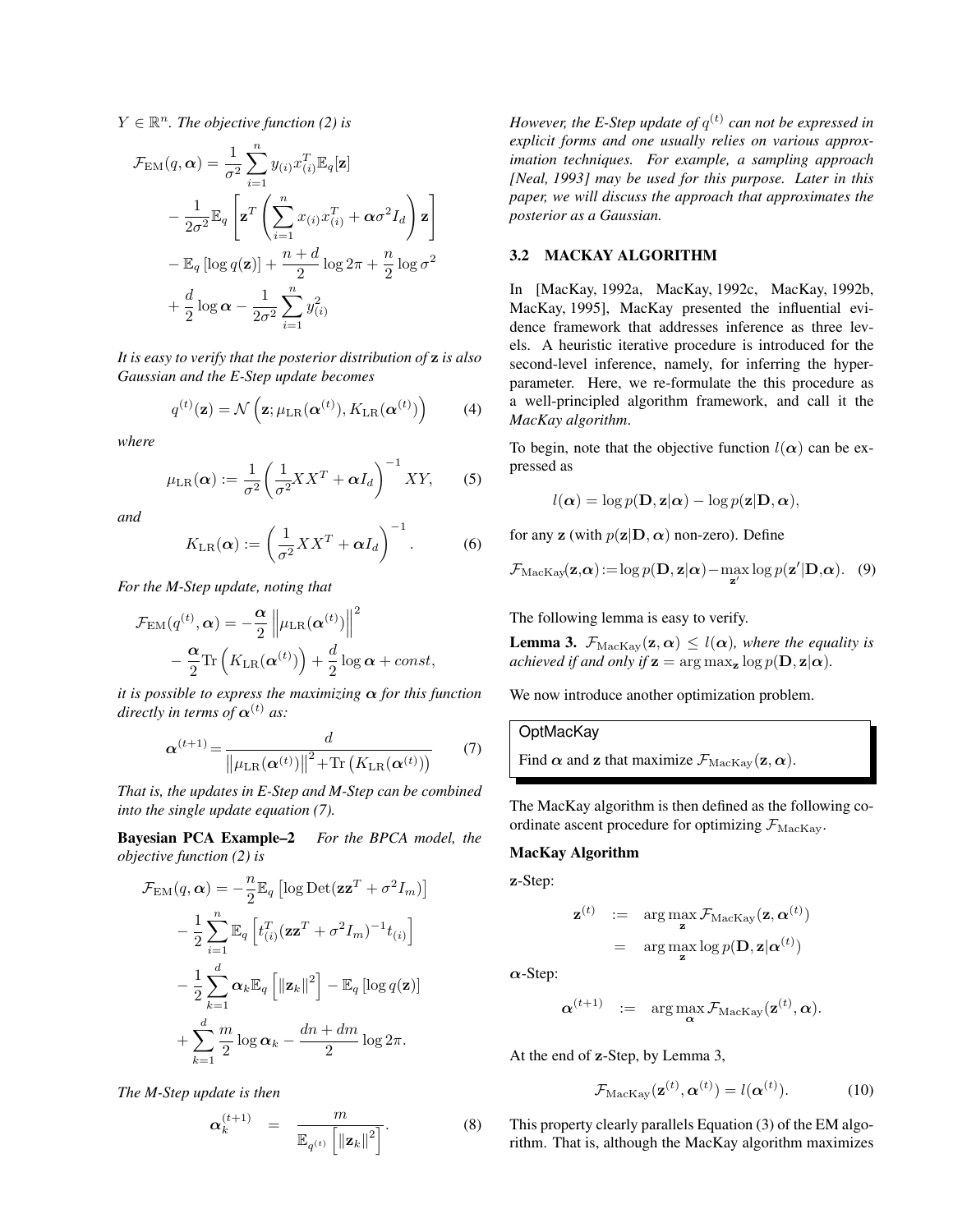the lower bound  $F_{\text{MacKay}}$  of the true objective function  $l(\alpha)$ , the lower bound  $\mathcal{F}_{\text{MacKay}}$  is in fact "not far" below  $l(\alpha)$  and at the end of each **z**-Step update, the lower-bound meets  $l(\alpha)$ . Then by the coordinate-ascent nature of the MacKay algorithm, we have the following lemma, parallel to Lemma 2 of the EM algorithm.

Lemma 4. *The iteration of the MacKay algorithm continuously increases the log-evidence function*  $l(\alpha)$  *and therefore is guaranteed to converge.*

In the MacKay algorithm, it is worth noting that the update in the  $\alpha$ -Step is usually performed with a "fixed-point" iteration" procedure [Solomon, 2015, MacKay, 1992a, Bishop, 1999, Murphy, 2012], which we describe next for self-containedness.

Fixed-Point Iteration Suppose that the equation

$$
\partial \mathcal{F}_{\text{MacKay}}(\mathbf{z},\boldsymbol{\alpha})/\partial \boldsymbol{\alpha} = 0
$$

can be reduced to the form  $\alpha = h(\alpha, \mathbf{z})$ . The fixed-point iteration approach for the  $\alpha$ -Step update in the MacKay algorithm is the following update rule.

$$
\boldsymbol{\alpha}^{(t+1)} = h(\boldsymbol{\alpha}^{(t)}, \mathbf{z}^{(t)}).
$$

Linear Regression Example–3 *In the linear regression model, the lower bound*  $\mathcal{F}_{\text{MacKay}}$  *is* 

$$
\mathcal{F}_{\text{MacKay}}(\mathbf{z}, \boldsymbol{\alpha}) = \frac{1}{\sigma^2} \sum_{i=1}^n y_{(i)} x_{(i)}^T \mathbf{z} - \frac{1}{2\sigma^2} \sum_{i=1}^n y_{(i)}^2
$$

$$
- \frac{1}{2\sigma^2} \mathbf{z}^T \left( \sum_{i=1}^n x_{(i)} x_{(i)}^T + \boldsymbol{\alpha} \sigma^2 I_d \right) \mathbf{z}
$$

$$
+ \frac{n+d}{2} \log 2\pi + \frac{n}{2} \log \sigma^2 + \frac{d}{2} \log \boldsymbol{\alpha}
$$

$$
+ \frac{1}{2} \log \text{Det} (2\pi K_{\text{LR}}(\boldsymbol{\alpha}))
$$
(11)

*The* **z***-Step turns out to be*

$$
\mathbf{z}^{(t)} = \mu_{\text{LR}}(\boldsymbol{\alpha}^{(t)}).
$$

*Note*

$$
\frac{\partial \mathcal{F}_{\text{MacKay}}(\mathbf{z}, \boldsymbol{\alpha})}{\partial \boldsymbol{\alpha}} = \frac{d}{2\boldsymbol{\alpha}} - \frac{1}{2} ||\mathbf{z}||^2 - \frac{1}{2} \text{Tr} \left( K_{\text{LR}}(\boldsymbol{\alpha}) \right).
$$

*When setting*  $\frac{\partial \mathcal{F}_{\text{MacKay}}(\mathbf{z}, \alpha)}{\partial \alpha} = 0$ *, we obtain* 

$$
\boldsymbol{\alpha} = \frac{d - \boldsymbol{\alpha}\text{Tr}\left(K_{\text{LR}}(\boldsymbol{\alpha})\right)}{\left\|\mathbf{z}\right\|^2}
$$

*This gives rise to the fixed-point iteration of the α-Step:*

$$
\boldsymbol{\alpha}^{(t+1)} = \frac{d - \boldsymbol{\alpha}^{(t)} \text{Tr}\left(K_{\text{LR}}(\boldsymbol{\alpha}^{(t)})\right)}{\left\|\mathbf{z}^{(t)}\right\|^2}.
$$

Bayesian PCA Example–3 *For the BPCA model, the objective function*  $\mathcal{F}_{\text{MacKav}}$  *is* 

$$
\mathcal{F}_{\text{MacKay}}(\mathbf{z}, \boldsymbol{\alpha}) = -\frac{n}{2} \log \text{Det} (\mathbf{z} \mathbf{z}^T + \sigma^2 I_m)
$$

$$
-\frac{1}{2} \sum_{i=1}^n t_{(i)}^T (\mathbf{z} \mathbf{z}^T + \sigma^2 I_m)^{-1} t_{(i)}
$$

$$
-\frac{1}{2} \sum_{k=1}^d \alpha_k ||\mathbf{z}_k||^2 - \max_{\mathbf{z}'} p(\mathbf{z}'|\mathbf{D}, \boldsymbol{\alpha})
$$

$$
+\sum_{k=1}^d \frac{m}{2} \log \alpha_k - \frac{dn + dm}{2} \log 2\pi
$$

*The* **z***-Step and α-Step updates then become*

$$
\mathbf{z}^{(t)} = \arg \max_{\mathbf{z}} p(\mathbf{z}|\mathbf{D}, \alpha^{(t)})
$$

$$
\alpha^{(t+1)} = \arg \max_{\mathbf{\alpha}} \left[ -\frac{1}{2} \sum_{k=1}^{d} \alpha_k \left\| \mathbf{z}_k^{(t)} \right\|^2 - \max_{\mathbf{z}'} p(\mathbf{z}'|\mathbf{D}, \alpha) + \sum_{k=1}^{d} \frac{m}{2} \log \alpha_k \right]
$$

*Since in general there does not exist closed-form solution for the* **z***-Step update, the two update equations can not be further expressed. In practice, a Gaussian approximation*  $i$ *s applied to the posterior function*  $p(\mathbf{z}|\mathbf{D}, \boldsymbol{\alpha}^{(t)})$  *<i>in order to derive these update equations (see next section).*

It is perhaps worth noting that the z-step update of the MacKay algorithm resembles the E-step update of an approximate version of the EM algorithm, known as "Hard EM" (or "Viterbi-EM" in the context of Hidden Markov Models)[Allahverdyan and Galstyan, 2011]. However, the M-step of Hard EM/Viterbi-EM is different from the *α*step of the MacKay algorithm, due to the fact the OptEM and OptMacKay have different objective functions. It is not clear whether there is a more direct connection between Hard EM and the MacKay algorithm bypassing the generic EM algorithm, although we suspect that the answer is "no".

# 4 GAUSSIAN APPROXIMATION

As seen above, in both the EM algorithm and the MacKay algorithm, it is desirable to compute the posterior distribution of model parameter, namely,  $p(\mathbf{z}|\mathbf{D}, \alpha)$ . In the case of EM, this is for updating *q* in the E-Step and in the case of MacKay, this is for updating **z** in the **z**-Step. For some models, such Bayesian PCA, it is difficult to carry out explicit computation of the posterior. A commonly used technique is to approximate the posterior as a Gaussian density function, namely,

$$
p(\mathbf{z}|\mathbf{D}, \alpha) \approx \mathcal{N}(\mathbf{z}; \mu, K)
$$
, for some  $\mu$ ,  $K$ . (12)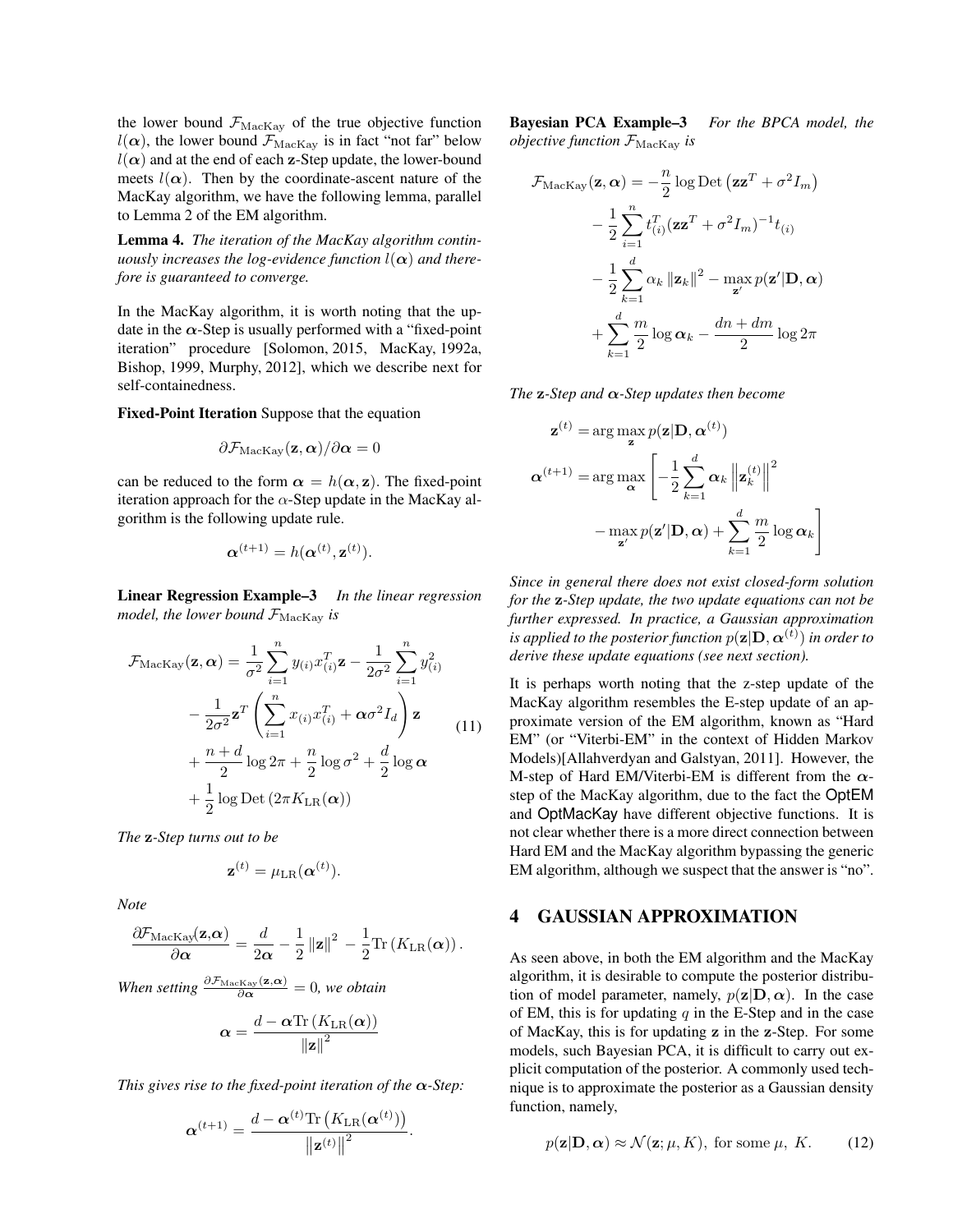Clearly, the mean vector  $\mu$  and the covariance matrix  $K$  of the Gaussian density depend on the hyper-parameter  $\alpha$  and will be denoted by  $\mu(\alpha)$  and  $K(\alpha)$  respectively.

When  $p(\mathbf{z}|\mathbf{D}, \alpha)$  is a continuous function of **z**, a common technique for obtain such an approximation (12) is the following [MacKay, 1995].

Let  $\hat{z}$  maximizes  $p(z|\mathbf{D}, \alpha)$ . By Taylor-expanding  $\log p(\mathbf{z}|\mathbf{D}, \alpha)$  at  $\mathbf{z} = \hat{\mathbf{z}}$ , up to the second-order terms, it is easy to see that

$$
\log p(\mathbf{z}|\mathbf{D}, \boldsymbol{\alpha}) \approx \log p(\widehat{\mathbf{z}}|\mathbf{D}, \boldsymbol{\alpha}) + \frac{1}{2} (\mathbf{z} - \widehat{\mathbf{z}})^T H(\boldsymbol{\alpha}) (\mathbf{z} - \widehat{\mathbf{z}})
$$

where  $H(\alpha)$  denotes the Hessian matrix of function  $\log p(\mathbf{z}|\mathbf{D}, \alpha)$  at  $\mathbf{z} = \hat{\mathbf{z}}$ . This gives the customary approximation of  $p(\mathbf{z}|\mathbf{D}, \alpha)$  as [MacKay, 1995]

$$
p(\mathbf{z}|\mathbf{D}, \boldsymbol{\alpha}) \approx \mathcal{N}(\mathbf{z}; \widehat{\mathbf{z}}, -H(\boldsymbol{\alpha})^{-1})
$$

Then  $\mu(\alpha)$  and  $K(\alpha)$  in the Gaussian approximation (12) can be taken as

$$
\mu(\alpha) = \widehat{\mathbf{z}}, \ K(\alpha) = -H(\alpha)^{-1}.
$$
 (13)

We note that in  $(12)$ , the approximation is sometimes accurate, namely, that the strict equality is satisfied. In such cases, the Gaussian approximation as stated in (12) and (13) in fact holds precisely.

Linear Regression Example–4 *As seen in (4), (5) and (6), the posterior distribution*  $p(\mathbf{z}|\mathbf{D}, \alpha)$  *is indeed a Gaussian density function. That is, the Gaussian approximation* (12) holds with equality, where  $\mu(\alpha) = \mu_{LR}(\alpha)$  and  $K(\alpha) = K_{LR}(\alpha)$  *(defined in (5) and (6) respectively).* 

Bayesian PCA Example–4 *Let* **Z** *be the vector representation of matrix* **z***, namely,* **Z** *is a length-md vector obtained by stacking columns of the matrix* **z***. That is,*  $\mathbf{Z} := (\mathbf{z}_1^T, \mathbf{z}_2^T, \dots, \mathbf{z}_d^T)^T$ . Let  $\widehat{\mathbf{Z}}$  denote the maximiz*ing configuration for function*  $p(\mathbf{Z}|\mathbf{D}, \alpha)$ *, and similarly let H*( $\alpha$ ) *denote the Hessian of* log  $p(\mathbf{Z}|\mathbf{D}, \alpha)$  *at*  $\mathbf{Z} = \hat{\mathbf{Z}}$ *. The Gaussian approximation (12) then becomes*

$$
p(\mathbf{Z}|\mathbf{D},\alpha) \approx \mathcal{N}(\mathbf{Z};\mu_{\text{BPCA}}(\alpha),K_{\text{BPCA}}(\alpha))
$$
 (14)

*where*

$$
\mu_{\rm BPCA}(\boldsymbol{\alpha}) := \widehat{\mathbf{Z}}, \ K_{\rm BPCA}(\boldsymbol{\alpha}) := -H(\boldsymbol{\alpha})^{-1}.
$$

*We note that in this case, (12) is only an approximation. In addition, since*  $\hat{\mathbf{Z}}$  *and*  $H(\boldsymbol{\alpha})^{-1}$  *are difficult to compute analytically, numerical solutions are usually sought.*

In the remainder of this section, we assume that (12) holds with equality and further investigate the optimization problems in the EM and MacKay algorithms.

#### 4.1 EM

Recall that with the EM algorithm, the objective function in the optimization problem is  $\mathcal{F}_{EM}$  in (2). Since the optimizing distribution *q* for any given  $\alpha$  is the posterior  $p(\mathbf{z}|D, \alpha)$ , this, under the Gaussian assumption (12) of the posterior, allows us to restrict *q* to the form  $\mathcal{N}(\mathbf{z}; u, S)$ parametrized by mean vector *u* and covariance *S*. The the objective function  $\mathcal{F}_{EM}(q, \alpha)$  can then be re-expressed as  $\mathcal{F}_{EM}(u, S, \alpha)$ . That is,

$$
\mathcal{F}_{\text{EM}}(u, S, \alpha) = \mathbb{E}_{\mathcal{N}(\mathbf{z}; u, S)} \left[ \log \frac{p(\mathbf{D}|\mathbf{z})p(\mathbf{z}|\alpha)}{\mathcal{N}(\mathbf{z}; u, S)} \right]
$$

$$
= \mathbb{E}_{\mathcal{N}(\mathbf{z}; u, S)} \left[ \log p(\mathbf{D}|\mathbf{z})p(\mathbf{z}|\alpha) \right]
$$

$$
+ \frac{J}{2} \log 2\pi + \frac{1}{2} \log \text{Det}(S) + \frac{J}{2}
$$
(15)

where *J* is the length of the vector **z**. The following lemma is established by noting the following two-way factorization of  $p(\mathbf{D}, \mathbf{z}|\alpha)$ .

$$
p(\mathbf{D}, \mathbf{z}|\alpha) = p(\mathbf{D}|\mathbf{z})p(\mathbf{z}|\alpha) = p(\mathbf{D}|\alpha)p(\mathbf{z}|\mathbf{D}, \alpha) \quad (16)
$$

Lemma 5. *When the Gaussian approximation (12) holds with equality, the function*  $\mathcal{F}_{EM}$  *can be re-expressed as* 

$$
\mathcal{F}_{EM}(u, S, \alpha) = \log \mathcal{N}(u; \mu(\alpha), K(\alpha)) - \frac{1}{2} \text{Tr}(K^{-1}(\alpha)S)
$$

$$
+ \log p(\mathbf{D}|\alpha) + \frac{J}{2} \log 2\pi + \frac{1}{2} \log \text{Det}(S) + \frac{J}{2}
$$

To derive the update rule for the EM algorithm under the Gaussian approximation (12), we prove the following results.

**Lemma 6.** *For any given S and*  $\alpha$ *,* 

$$
\arg\max_{u} \mathcal{F}_{\text{EM}}(u, S, \boldsymbol{\alpha}) = \mu(\boldsymbol{\alpha}).
$$

*Proof:* Based on Lemma 5, we express  $\mathcal{F}_{EM}(u, S, \alpha)$  further.

$$
\mathcal{F}_{\text{EM}}(u, S, \alpha) = -\frac{J}{2} \log 2\pi - \frac{1}{2} \log \text{Det}(K(\alpha))
$$

$$
-\frac{1}{2} (u - \mu(\alpha))^T K^{-1}(\alpha)(u - \mu(\alpha))
$$

$$
-\frac{1}{2} \text{Tr}(K^{-1}(\alpha)S) + \log p(\mathbf{D}|\alpha)
$$

$$
+\frac{J}{2} \log 2\pi + \frac{1}{2} \log \text{Det}(S) + \frac{J}{2}.
$$

$$
\frac{\partial \mathcal{F}_{\text{EM}}}{\partial u} = -\frac{1}{2} (K^{-1}(\alpha) + (K^{-1}(\alpha))^T) (u - \mu(\alpha))
$$

By setting  $\frac{\partial \mathcal{F}_{\text{EM}}}{\partial u}$  to zero, we prove the result. □ **Lemma 7.** *For any*  $u$  *and*  $\alpha$ *,* 

$$
\sqcup
$$

$$
\arg\max_{S} \mathcal{F}_{\text{EM}}(u, S, \boldsymbol{\alpha}) = K(\boldsymbol{\alpha}).
$$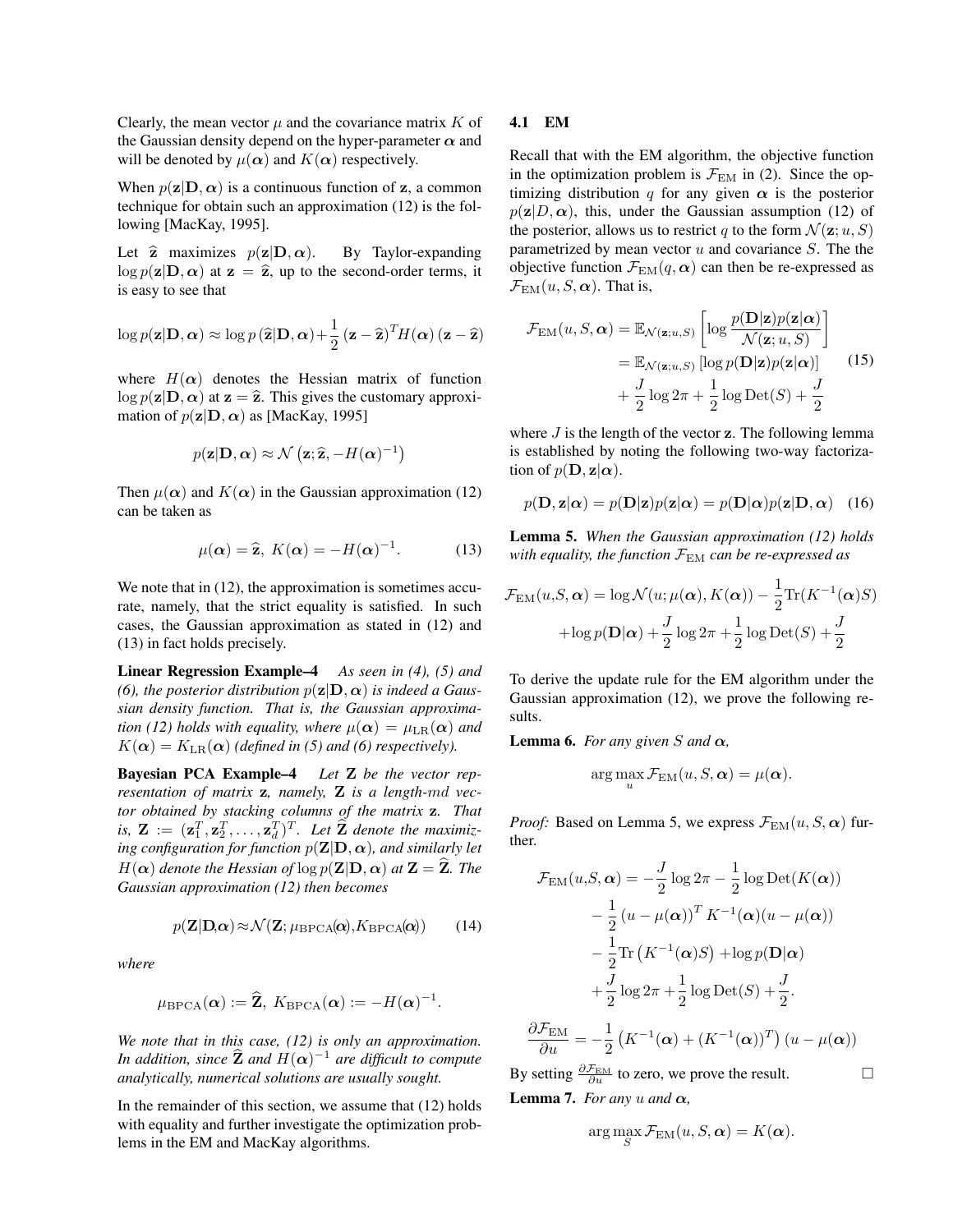*Proof:* By the expression of  $\mathcal{F}_{EM}(u, S, \alpha)$  in Lemma 5,

$$
\frac{\partial \mathcal{F}_{\text{EM}}}{\partial S} = -\frac{1}{2} \frac{\partial}{\partial S} \text{Tr}(K^{-1}(\boldsymbol{\alpha})S) + \frac{1}{2} \frac{\partial}{\partial S} \log \text{Det}(S).
$$

By  $\text{Tr}(AB) = \sum_{i} \sum_{j} A_{ij} B_{ji}$ , we have

$$
\text{Tr}(K^{-1}(\alpha)S) = \sum_{i} \sum_{j} (K^{-1}(\alpha))_{ij} S_{ji};
$$

$$
\frac{\partial}{\partial S_{ij}} \text{Tr}(K^{-1}(\alpha)S) = (K^{-1}(\alpha))_{ji}
$$

$$
\frac{\partial}{\partial S} \text{Tr}(K^{-1}(\alpha)S) = (K^{-1}(\alpha))^T.
$$

On the other hand, since  $\frac{\partial \text{Det}(S)}{\partial S_{ij}}$  = Det $(S)(S^{-1})_{ji}$ , we have

$$
\frac{\partial}{\partial S_{ij}} \log \text{Det}(S) = (S^{-1})_{ji}
$$

$$
\frac{\partial}{\partial S} \log \text{Det}(S) = (S^{-1})^T.
$$

Then

$$
\frac{\partial \mathcal{F}_{EM}}{\partial S} = -\frac{1}{2} (K^{-1}(\boldsymbol{\alpha}))^T + \frac{1}{2} (S^{-1})^T.
$$

The lemma is then proved by setting this derivative to zero.

□

As a corollary of Lemma 6, Lemma 7 and (15), the update rule of the EM algorithm can be established.

Lemma 8. *When the Gaussian approximation (12) holds with equality, the EM algorithm becomes the following EM-Gauss Procedure.*

#### EM-Gauss Procedure:

E-Step:

$$
u^{(t)} := \mu(\boldsymbol{\alpha}^{(t)})
$$

$$
S^{(t)} := K(\boldsymbol{\alpha}^{(t)})
$$

M-Step:

$$
\boldsymbol{\alpha}^{(t+1)} := \arg\max_{\boldsymbol{\alpha}} \mathbb{E}_{\mathcal{N}(\mathbf{z};u^{(t)},S^{(t)})} \left[ \log p(\mathbf{z}|\boldsymbol{\alpha}) \right]
$$

Linear Regression Example–5 *In the linear regression model, the Gaussian assumption (12) holds true. The E-Step then reduces to (4), which can be integrated into the M-Step. The EM update can then be expressed as a single update equation (7), the same as that in Linear Regression Example-2.*

**Bayesian PCA Example–5** *Note that*  $\mu_{\text{BPCA}}(\alpha)$  *is a vector of length md and*  $K_{\text{BPCA}}(\alpha)$  *is an*  $md \times md$  *matrix.* Let  $\mu_{\text{BPCA},k}(\alpha)$  denote the component of  $\mu_{\text{BPCA}}(\alpha)$  cor*responding to*  $\mathbf{z}_k$  *component of*  $\hat{\mathbf{Z}}$ *, and*  $K_{\text{BPCA},k}(\alpha)$  *denote the sub-matrix of*  $K_{\text{BPCA}}(\alpha)$  *that serves as the covariance* 

*matrix of* **z***k. With the Gassian approximation (14) holds with equality, the update (8) of α becomes*

$$
\boldsymbol{\alpha}^{(t+1)}_k \!\!=\!\! \frac{m}{\left\lVert \mu_{\mathrm{BPCA},k}(\boldsymbol{\alpha}^{(t)}) \right\rVert^2 \!\!+\!\!\mathrm{Tr}\left(K_{\mathrm{BPCA},k}(\boldsymbol{\alpha}^{(t)})\right)}.
$$

# 4.2 MACKAY

Lemma 9. *When the Gaussian approximation (12) holds with equality, the function*  $\mathcal{F}_{\text{MacKay}}$  *in* (9) *becomes* 

$$
\mathcal{F}_{\text{MacKay}}(\mathbf{z}, \boldsymbol{\alpha}) = \log p(\mathbf{D}, \mathbf{z} | \boldsymbol{\alpha}) + \frac{1}{2} \log \text{Det}(2\pi K(\boldsymbol{\alpha})).
$$

*Proof:* This lemma follows from  $\max_{\mathbf{z}'} \log p(\mathbf{z'}|\mathbf{D}, \alpha) =$  $-\frac{1}{2}\log \text{Det}(2\pi K(\boldsymbol{\alpha}))$ . □

Lemma 10. *When the Gaussian approximation (12) holds with equality, for any*  $\alpha$ *,* 

$$
\arg\max_{\mathbf{z}}\log p(\mathbf{D}, \mathbf{z}|\boldsymbol{\alpha}) = \mu(\boldsymbol{\alpha}).
$$

The proof of this lemma follows the same line as that of Lemma 6. The MacKay algorithm under the Gaussian approximation (12) can then be established from Lemma 10 and Lemma 9.

Lemma 11. *When the Gaussian approximation (12) holds with equality, the MacKay algorithm becomes the following MacKay-Gauss Procedure.*

#### MacKay-Gauss Procedure:

**z**-Step:

$$
\mathbf{z}^{(t)} := \mu(\boldsymbol{\alpha}^{(t)})
$$

*α*-Step:

$$
\boldsymbol{\alpha}^{(t+1)} := \arg \max_{\boldsymbol{\alpha}} \left[ \log p(\mathbf{z}^{(t)} | \boldsymbol{\alpha}) + \frac{1}{2} \log \mathrm{Det}(K(\boldsymbol{\alpha})) \right]
$$

Linear Regression Example–6 *Since the Gaussian assumption (12) holds true in linear regression, the updates of the MacKay algorithm are those in Linear Regression Example–3.*

Bayesian PCA Example–6 *Assuming that the Gassian approximation (12) holds with equality, the* **z***-Step and α-Step updates become*

$$
\mathbf{Z}^{(t)} = \mu_{\text{BPCA}}(\boldsymbol{\alpha}^{(t)})
$$

$$
\boldsymbol{\alpha}^{(t+1)} = \arg \max_{\boldsymbol{\alpha}} \left[ -\frac{1}{2} \sum_{k=1}^{d} \boldsymbol{\alpha}_{k} \left\| \mathbf{z}_{k}^{(t)} \right\|^{2} + \frac{1}{2} \log \text{Det} \left( K_{\text{BPCA}}(\boldsymbol{\alpha}) \right) + \sum_{k=1}^{d} \frac{m}{2} \log \boldsymbol{\alpha}_{k} \right]
$$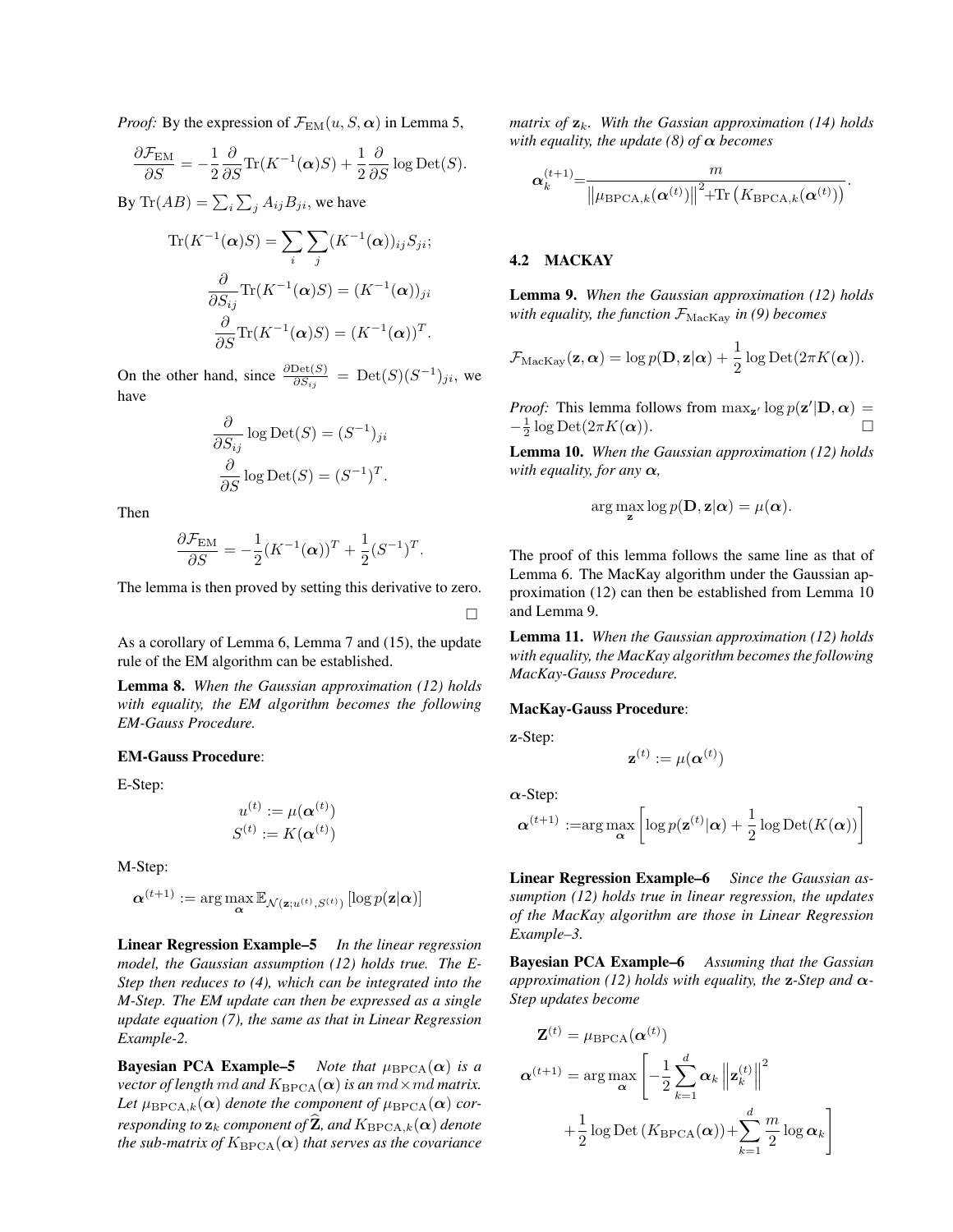*When setting*  $\frac{\partial \mathcal{F}_{\text{MacKay}}(\mathbf{z}, \alpha)}{\partial \alpha_k} = 0$ , we can obtain

$$
\alpha_k = h(\alpha_k, \mathbf{z}) = \frac{m - \alpha_k \text{Tr}\left(K_{\text{BPCA},k}(\alpha)\right)}{\left\|\mathbf{z}_k\right\|^2}.
$$

*This gives rise to the fixed-point iteration of the α-Step*

$$
\boldsymbol{\alpha}^{(t+1)}_k = \frac{m - \boldsymbol{\alpha}^{(t)}_k \text{Tr}\left(K_{\text{BPCA},k}(\boldsymbol{\alpha}^{(t)})\right)}{\left\|\boldsymbol{\mathbf{z}}^{(t)}_k\right\|^2}
$$

### 4.3 THE RELATIONSHIP BETWEEN MAKCAY AND EM

As is shown earlier, the MacKay and EM algorithms correspond to solving two different optimization problems. However, we will show next that when the Gaussian approximation (12) holds exactly, the two algorithms are closely related.

First note that  $\mathcal{F}_{EM}$  is a trivariate function whereas  $\mathcal{F}_{\text{MacKay}}$  is a bivariate function. The theorem below suggests that if the Gaussian approximation of the posterior distribution  $p(\mathbf{z}|\mathbf{D}, \alpha)$  is exact, then by setting its covariance variable *S* of  $\mathcal{F}_{EM}$  to the covariance matrix of the posterior, the function  $\mathcal{F}_{EM}$  reduces  $\mathcal{F}_{MacKay}$ .

Theorem 1. *When the Gaussian approximation (12) holds with equality,*  $\mathcal{F}_{EM}(u, K(\alpha), \alpha) = \mathcal{F}_{MacKav}(u, \alpha)$ *, where*  $K(\alpha)$  *is defined in (13).* 

*Proof:* Suppose that the Gaussian approximation (12) holds with equality. Invoking (16), we have

$$
\mathcal{F}_{\text{MacKay}}(\mathbf{z}, \boldsymbol{\alpha}) = \log p(\mathbf{D}, \mathbf{z} | \boldsymbol{\alpha}) + \frac{1}{2} \log \text{Det}(2\pi K(\boldsymbol{\alpha}))
$$

$$
= \log \mathcal{N}(\mathbf{z}; \mu(\boldsymbol{\alpha}), K(\boldsymbol{\alpha})) + \log p(\mathbf{D} | \boldsymbol{\alpha})
$$

$$
+ \frac{1}{2} \log \text{Det}(2\pi K(\boldsymbol{\alpha}))
$$

But by Lemma 5, we have

$$
\mathcal{F}_{EM}(\mathbf{z}, K(\boldsymbol{\alpha}), \boldsymbol{\alpha}) = \log \mathcal{N}(\mathbf{z}; \mu(\boldsymbol{\alpha}), K(\boldsymbol{\alpha}))
$$
  
\n
$$
- \frac{1}{2} \text{Tr} (K^{-1}(\boldsymbol{\alpha}) K(\boldsymbol{\alpha})) + \log p(\mathbf{D}|\boldsymbol{\alpha})
$$
  
\n
$$
+ \frac{J}{2} \log 2\pi + \frac{1}{2} \log \text{Det}(K(\boldsymbol{\alpha})) + \frac{J}{2}
$$
  
\n
$$
= \log \mathcal{N}(\mathbf{z}; \mu(\boldsymbol{\alpha}), K(\boldsymbol{\alpha})) + \log p(\mathbf{D}|\boldsymbol{\alpha})
$$
  
\n
$$
+ \frac{1}{2} \log \text{Det}(2\pi K(\boldsymbol{\alpha}))
$$
  
\n
$$
= \mathcal{F}_{\text{MacKay}}(\mathbf{z}, \boldsymbol{\alpha})
$$

This proves the theorem.  $\Box$ 

Theorem 1 suggests that the function  $\mathcal{F}_{\text{MacKay}}$  is a restriction of function  $\mathcal{F}_{EM}$ . Denote by  $\mathfrak C$  the set of all  $(S, \alpha)$ configurations with  $S = K(\alpha)$ . That is,  $\mathfrak{C}$  is the curve on the  $(S, \alpha)$  plane specified by  $S = K(\alpha)$ . Under this notation,  $\mathcal{F}_{\text{MacKay}}$  is the function  $\mathcal{F}_{\text{EM}}$  with variables  $(S, \alpha)$ restricted on the curve C.

Theorem 2. *When the Gaussian approximation (12) holds with equality,*

$$
\mathcal{F}_{\text{MacKay}}(u, \boldsymbol{\alpha}) = \max_{S} \mathcal{F}_{\text{EM}}(u, S, \boldsymbol{\alpha}), \qquad (17)
$$

$$
l(\alpha) = \max_{u} \mathcal{F}_{\text{MacKay}}(u, \alpha).
$$
 (18)

*Proof:* Denote  $S^* := \arg \max_S \mathcal{F}_{EM}(u, S, \alpha) = K(\alpha)$ . Thus

$$
\max_{S} \mathcal{F}_{\text{EM}}(u, S, \alpha) = \mathcal{F}_{\text{EM}}(u, S^*, \alpha) = \mathcal{F}_{\text{EM}}(u, K(\alpha), \alpha).
$$

Then the equation (17) holds by Theorem 1, On the other hand, by Lemma 3,  $\mathcal{F}_{\text{MacKay}}(\mathbf{z}, \alpha) \leq l(\alpha)$  and the equality can be achieved. We thus obtain the equation (18).  $\Box$ .

The following result follows immediately from Theorem 2.

Corollary 1. *The optimizing configurations for Opt-I, OptEM and OptMacKay are identical in α.*

Theorem 2 and Corollary 1 essentially suggest that Opt-MacKay is a relaxation of Opt-I, that OptEM is a relaxation of OptMacKay, and that such successive relaxations do not alter the solution of the original problem Opt-I.

Lemma 12. *The EM-Gauss Procedure is identical to the 3-way coordinate ascent on F*EM*, namely, iterating over the following three steps.*

$$
u^{(t)}: = \arg \max_{u} \mathcal{F}_{\text{EM}}(u, S^{(t-1)}, \boldsymbol{\alpha}^{(t)})
$$

$$
S^{(t)}: = \arg \max_{S} \mathcal{F}_{\text{EM}}(u^{(t)}, S, \boldsymbol{\alpha}^{(t)})
$$

$$
\boldsymbol{\alpha}^{(t+1)}: = \arg \max_{\boldsymbol{\alpha}} \mathcal{F}_{\text{EM}}(u^{(t)}, S^{(t)}, \boldsymbol{\alpha})
$$

*Proof:* This follows from the fact that in the EM-Gauss Procedure, the update of *u* is independent of *S* and the update of *S* is independent of *u*.  $\Box$ 

Since OptEM is a relaxation of OptMacKay, it has higher degrees of freedom during optimization. This extra degree of freedom is fully explored in the three-way coordinate descent of EM-Gauss, making its convergence slower than that of MacKay-Gauss. This slower convergence of EM-Gauss can also be understood from another perspective, in which MacKay-Gauss and EM-Gauss are both considered as optimizing the function  $\mathcal{F}_{\text{EM}}$ .

Lemma 13. *The MacKay-Gauss Procedure is equivalent to the following two-way coordinate-ascent on*  $\mathcal{F}_{EM}$ *.* 

$$
u^{(t)}: = \arg \max_{u} \mathcal{F}_{\text{EM}}(u, S^{(t-1)}, \boldsymbol{\alpha}^{(t-1)})
$$

$$
(S^{(t)}, \boldsymbol{\alpha}^{(t)}): = \arg \max_{(S, \boldsymbol{\alpha}) \in \mathfrak{C}} \mathcal{F}_{\text{EM}}(u^{(t)}, S, \boldsymbol{\alpha}).
$$

Following directly from the Lemma 11 and Theorem 1, this lemma suggests that MacKay-Gauss can be viewed as optimizing the same objective function  $\mathcal{F}_{EM}$  as EM-Gauss,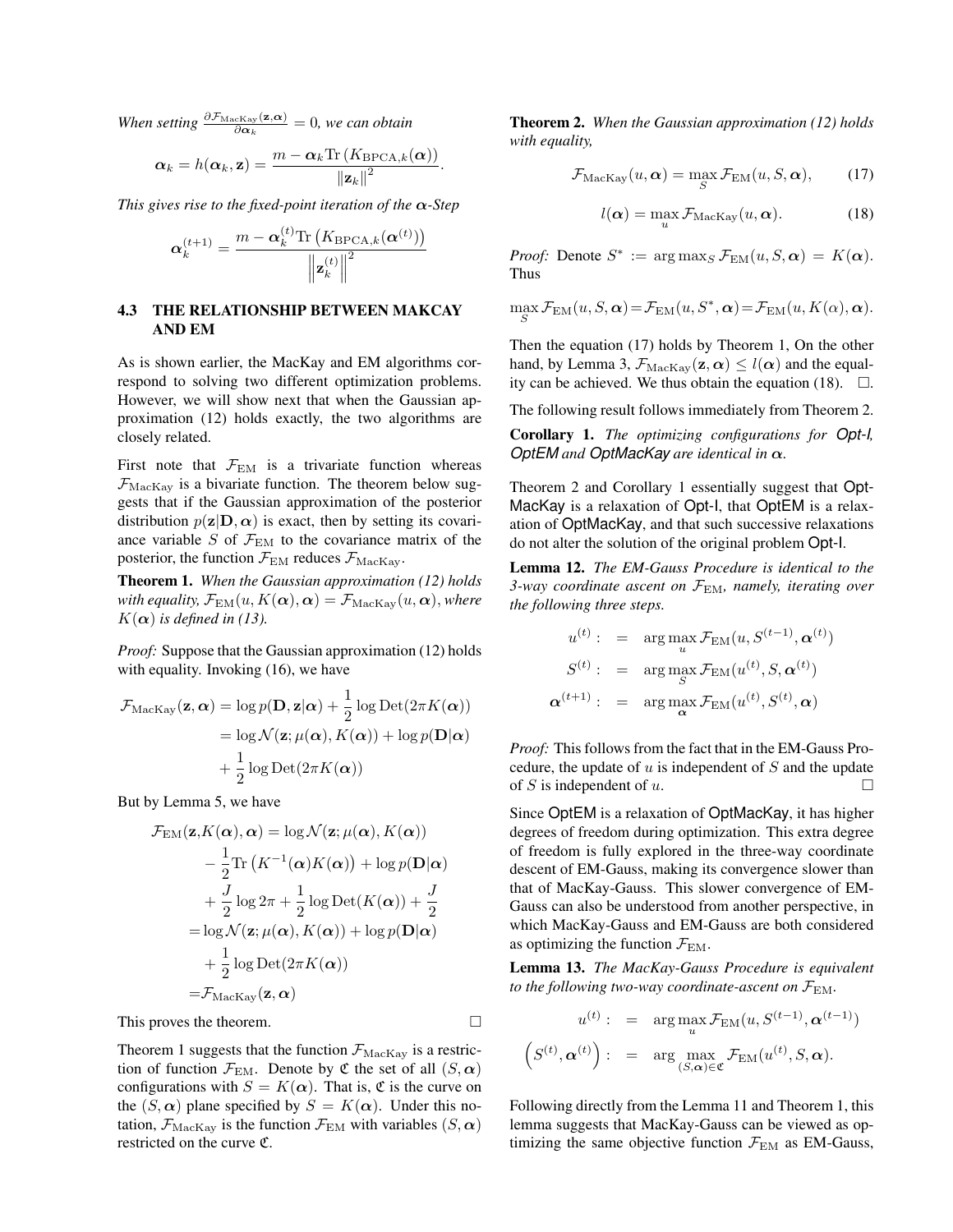but taking a particular coordinate-ascent path, namely, alternating between maximization over *u* and maximization over  $(S, \alpha)$  *along the curve*  $\mathfrak{C}$ . This allows MacKay-Gauss to take a "shorter-cut" than EM-Gauss.



Figure 2: The convergence of both the EM algorithm and the MacKay algorithm from the initial configuration  $\alpha = 1$  to the final configuration  $\alpha \approx 0.1$ . (a) The  $(\alpha, u)$ trajectories of the EM and MacKay algorithms, where an arbitrary component (in this case, the second component  $u(2)$  of vector *u* is taken as a representative for *u*. (b) the function  $\mathcal{F}_{EM}$  evaluated along the EM trajectory and the function  $\mathcal{F}_{\text{MacKay}}$  evaluated along the MacKay trajectory, and the log-evidence function  $l(\alpha)$  plotted using its closedform expression.

### 4.4 Experiments

Experiments are performed to study the dynamics of the MacKay algorithm and the EM algorithm. We generate a simulated dataset **D** for a linear regression model according to the setup in Linear Regression Example–1 with  $n = 300, d = 200, \sigma^2 = 10, \alpha = 0.1$  where each each  $x_{(i)}$ is drawn uniformly at random from the open interval (0*,* 1)*.* Both the EM algorithm (in Linear Regression Example-2) and the MacKay algorithm (in Linear Regression Example-3) are used to estimate  $\alpha$  from **D**. For both algorithms,  $\alpha$ is initialized to 1 and  $\sigma^2$  is treated as known.

The optimization trajectories of the two algorithms in Figure 2 (a) show that the MacKay algorithm converges faster towards the fixed point (top right corner) than the EM algorithm. In Figure 2 (b), we see that both the MacKay algorithm and the EM algorithm increase their respective objective functions along their optimization paths, but MacKay achieves higher value of the log-evidence function  $l(\alpha)$ than EM at every iteration step.

### 5 Concluding Remarks

In his influential evidence framework, MacKay presented practical Bayesian methods for inference at the parameter level, at the hyper-parameter level and at the model level. For inference at the hyper-parameter level, MacKay introduced a heuristic procedure that iterates between estimating the parameter for a given hyper-parameter setting and estimating the hyper-parameter for the previous parameter setting. Although this procedure is widely adopted in empirical Bayesian methods, its mathematical principle had not been carefully explored prior to this work. In this paper, we formulate this procedure as a well-principled algorithmic framework, and call it the MacKay algorithm.

We show that the MacKay algorithm, like the EM algorithm, can be understood as a coordinate-ascent solution to optimizing a lower bound of the objective function in empirical Bayes. Although this lower bound is different from the lower bound that is optimized by the EM algorithm, we show that as long as the posterior distribution of the parameter is a Gaussian density function, the two algorithms are closely related. In particular, the EM optimization problem, the MacKay optimization problem, and the original empirical Bayes optimization problem all have the same solution. In addition, the MacKay problem is a relaxation of the original problem, and the EM problem is a relaxation of the MacKay problem. This understanding provides and intuitive explanation as to why the MacKay algorithm converges faster than the EM algorithm.

We believe that the close relationship between the MacKay algorithm and the EM algorithm revealed in this paper strongly depends on the Gaussian condition. Although this paper does not show the necessity of this condition, we believe that, in case of non-Gaussian posterior or non-Gaussian models, this relationship will break down, and the MacKay algorithm will diverge from the EM algorithm towards its own optimization objective and along its own optimization path. This makes the MacKay algorithm a framework in its own right. We hope that this paper inspire more applications of the MacKay algorithm to more general models, a territory appearing completely unexplored.